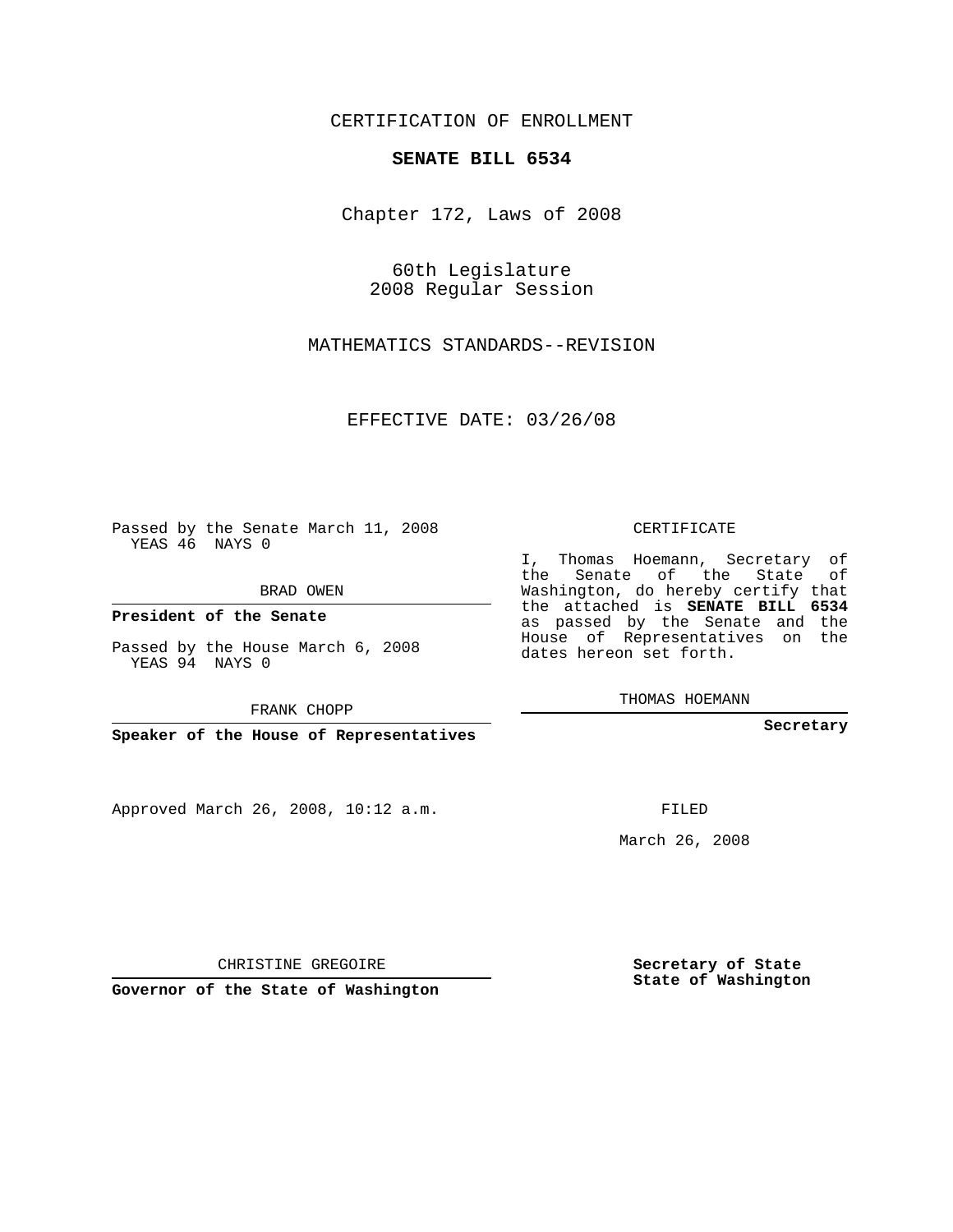## **SENATE BILL 6534** \_\_\_\_\_\_\_\_\_\_\_\_\_\_\_\_\_\_\_\_\_\_\_\_\_\_\_\_\_\_\_\_\_\_\_\_\_\_\_\_\_\_\_\_\_

\_\_\_\_\_\_\_\_\_\_\_\_\_\_\_\_\_\_\_\_\_\_\_\_\_\_\_\_\_\_\_\_\_\_\_\_\_\_\_\_\_\_\_\_\_

## AS AMENDED BY THE HOUSE

Passed Legislature - 2008 Regular Session

**State of Washington 60th Legislature 2008 Regular Session**

**By** Senators McAuliffe and Tom

Read first time 01/17/08. Referred to Committee on Early Learning & K-12 Education.

 AN ACT Relating to the revision of the mathematics standards; amending RCW 28A.305.215; creating a new section; and declaring an emergency.

BE IT ENACTED BY THE LEGISLATURE OF THE STATE OF WASHINGTON:

 NEW SECTION. **Sec. 1.** The legislature intends that the revised mathematics standards by the office of the superintendent of public instruction will set higher expectations for Washington's students by fortifying content and increasing rigor; provide greater clarity, specificity, and measurability about what is expected of students in each grade; supply more explicit guidance to educators about what to teach and when; enhance the relevance of mathematics to students' lives; and ultimately result in more Washington students having the opportunity to be successful in mathematics. Additionally, the revised mathematics standards should restructure the standards to make clear the importance of all aspects of mathematics: Mathematics content including the standard algorithms, conceptual understanding of the content, and the application of mathematical processes within the content.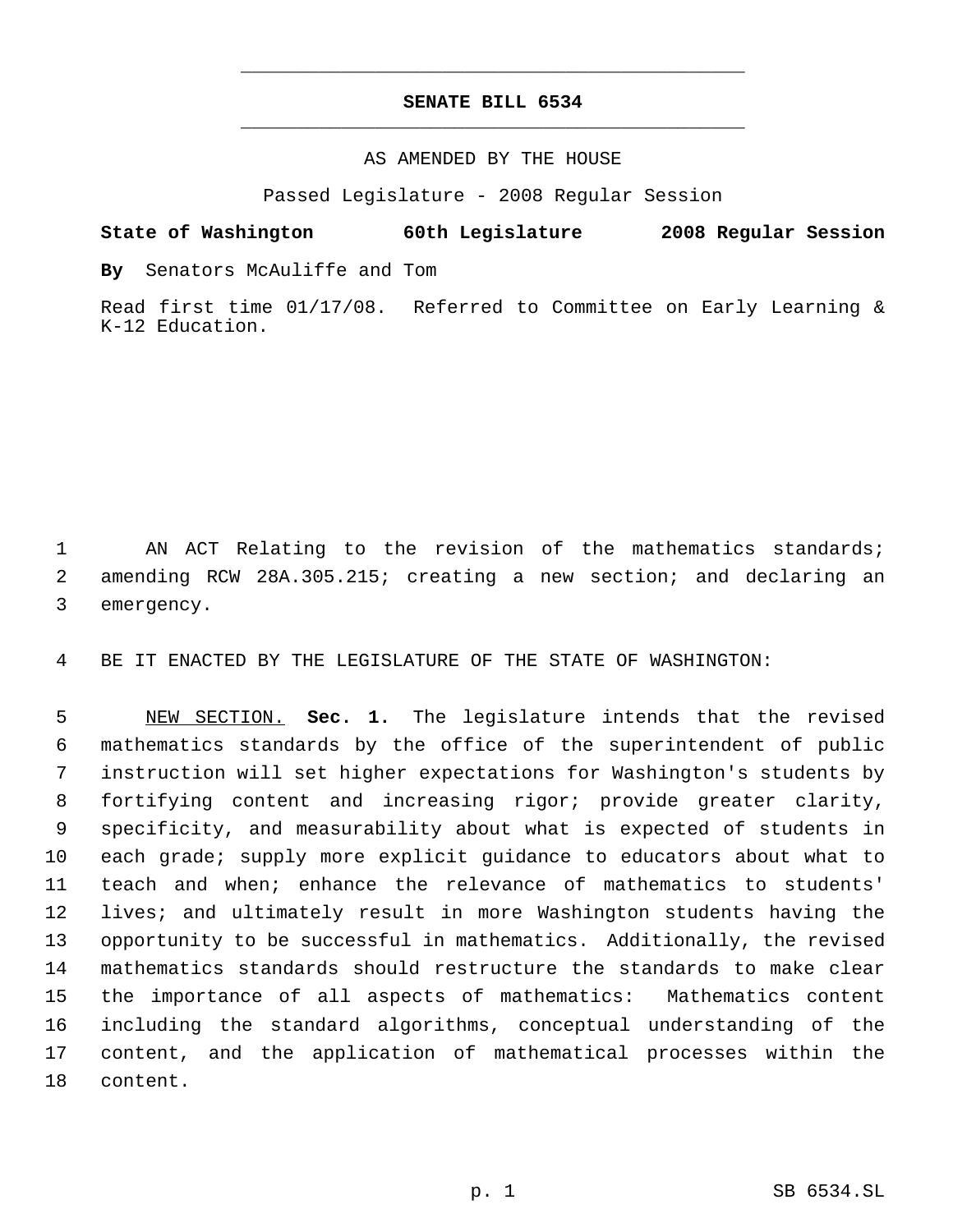**Sec. 2.** RCW 28A.305.215 and 2007 c 396 s 1 are each amended to read as follows:

 (1) The activities in this section revise and strengthen the state learning standards that implement the goals of RCW 28A.150.210, known as the essential academic learning requirements, and improve alignment of school district curriculum to the standards.

 (2) The state board of education shall be assisted in its work 8 under subsections  $(3)$ ,  $(4)$ , and  $(5)$  of this section by:  $(a)$  An expert national consultant in each of mathematics and science retained by the state board; and (b) the mathematics and science advisory panels created under RCW 28A.305.219, as appropriate, which shall provide review and formal comment on proposed recommendations to the superintendent of public instruction and the state board of education on new revised standards and curricula.

 (3) By September 30, 2007, the state board of education shall recommend to the superintendent of public instruction revised essential academic learning requirements and grade level expectations in mathematics. The recommendations shall be based on:

 (a) Considerations of clarity, rigor, content, depth, coherence from grade to grade, specificity, accessibility, and measurability;

(b) Study of:

 (i) Standards used in countries whose students demonstrate high performance on the trends in international mathematics and science study and the programme for international student assessment;

(ii) College readiness standards;

 (iii) The national council of teachers of mathematics focal points and the national assessment of educational progress content frameworks; and

 (iv) Standards used by three to five other states, including California, and the nation of Singapore; and

 (c) Consideration of information presented during public comment periods.

33 (4)(a) By (( $\frac{3}{4}$ )) February 29, 2008, the superintendent of public instruction shall revise the essential academic learning requirements and the grade level expectations for mathematics and present the revised standards to the state board of education and the education committees of the senate and the house of representatives as 38 required by RCW 28A.655.070(4). ((The superintendent shall adopt the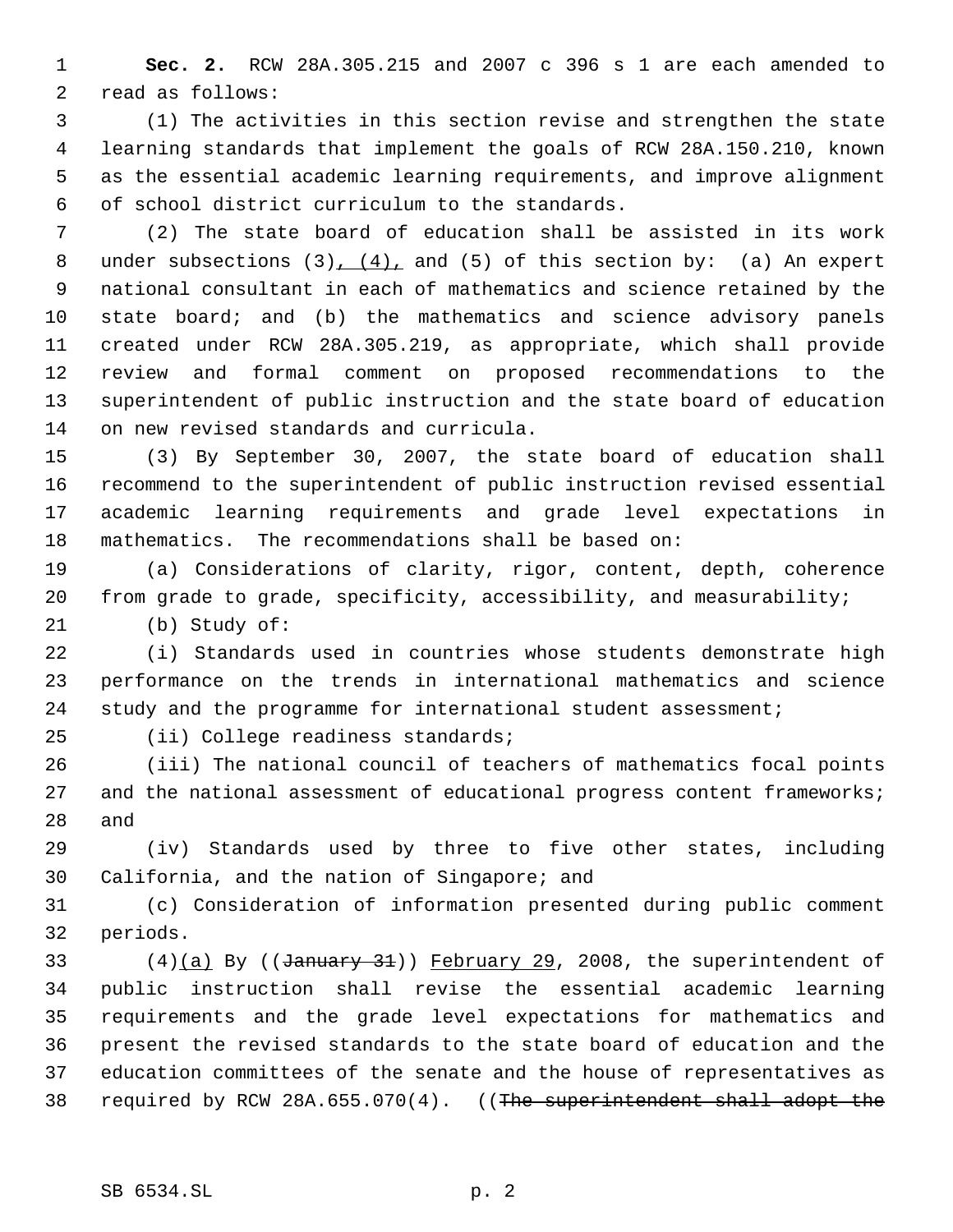revised essential academic learning requirements and grade level expectations unless otherwise directed by the legislature during the 2008 legislative session.)) (b) The state board of education shall direct an expert national consultant in mathematics to: (i) Analyze the February 2008 version of the revised standards, including a comparison to exemplar standards previously reviewed under this section; (ii) Recommend specific language and content changes needed to finalize the revised standards; and (iii) Present findings and recommendations in a draft report to the 12 state board of education. (c) By May 15, 2008, the state board of education shall review the consultant's draft report, consult the mathematics advisory panel, hold 15 a public hearing to receive comment, and direct any subsequent 16 modifications to the consultant's report. After the modifications are made, the state board of education shall forward the final report and recommendations to the superintendent of public instruction for implementation. (d) By July 1, 2008, the superintendent of public instruction shall revise the mathematics standards to conform precisely to and incorporate each of the recommendations of the state board of education under subsection (4)(c) of this section and submit the revisions to the state board of education. (e) By July 31, 2008, the state board of education shall either approve adoption by the superintendent of public instruction of the final revised standards as the essential academic learning requirements and grade level expectations for mathematics, or develop a plan for ensuring that the recommendations under subsection (4)(c) of this section are implemented so that final revised mathematics standards can be adopted by September 25, 2008. (5) By June 30, 2008, the state board of education shall recommend to the superintendent of public instruction revised essential academic learning requirements and grade level expectations in science. The recommendations shall be based on:

 (a) Considerations of clarity, rigor, content, depth, coherence from grade to grade, specificity, accessibility, and measurability;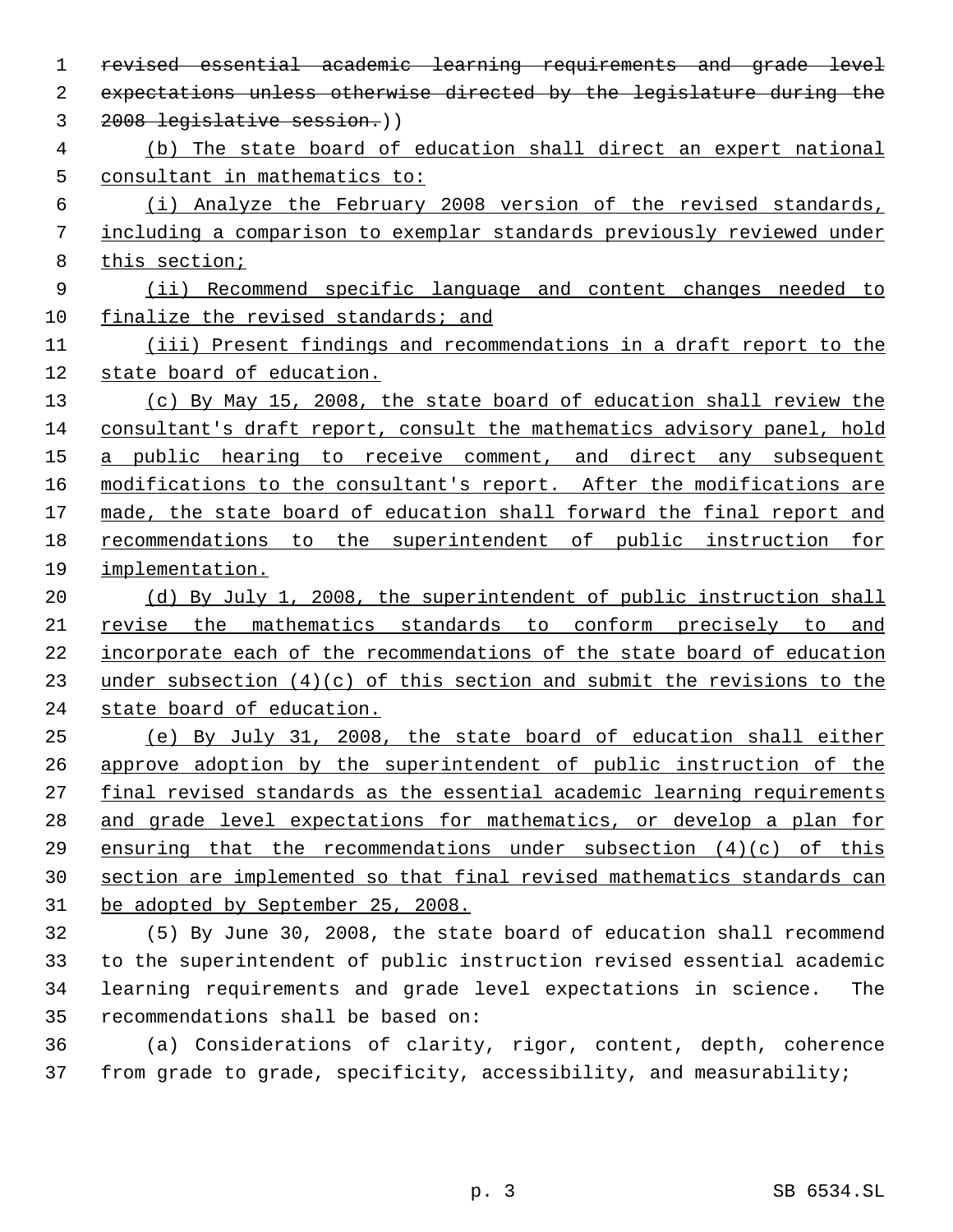(b) Study of standards used by three to five other states and in countries whose students demonstrate high performance on the trends in international mathematics and science study and the programme for international student assessment; and

 (c) Consideration of information presented during public comment periods.

 (6) By December 1, 2008, the superintendent of public instruction shall revise the essential academic learning requirements and the grade level expectations for science and present the revised standards to the state board of education and the education committees of the senate and the house of representatives as required by RCW 28A.655.070(4). The superintendent shall adopt the revised essential academic learning requirements and grade level expectations unless otherwise directed by the legislature during the 2009 legislative session.

 (7)(a) By May 15, 2008, the superintendent of public instruction shall present to the state board of education recommendations for no more than three basic mathematics curricula each for elementary, middle, and high school grade spans.

 (b) By June 30, 2008, the state board of education shall provide official comment and recommendations to the superintendent of public instruction regarding the recommended mathematics curricula. The superintendent of public instruction shall make any changes based on the comment and recommendations from the state board of education and adopt the recommended curricula.

 (c) By May 15, 2009, the superintendent of public instruction shall present to the state board of education recommendations for no more than three basic science curricula each for elementary, middle, and high school grade spans.

 (d) By June 30, 2009, the state board of education shall provide official comment and recommendations to the superintendent of public instruction regarding the recommended science curricula. The superintendent of public instruction shall make any changes based on the comment and recommendations from the state board of education and adopt the recommended curricula.

 (e) In selecting the recommended curricula under this subsection (7), the superintendent of public instruction shall provide information to the mathematics and science advisory panels created under RCW